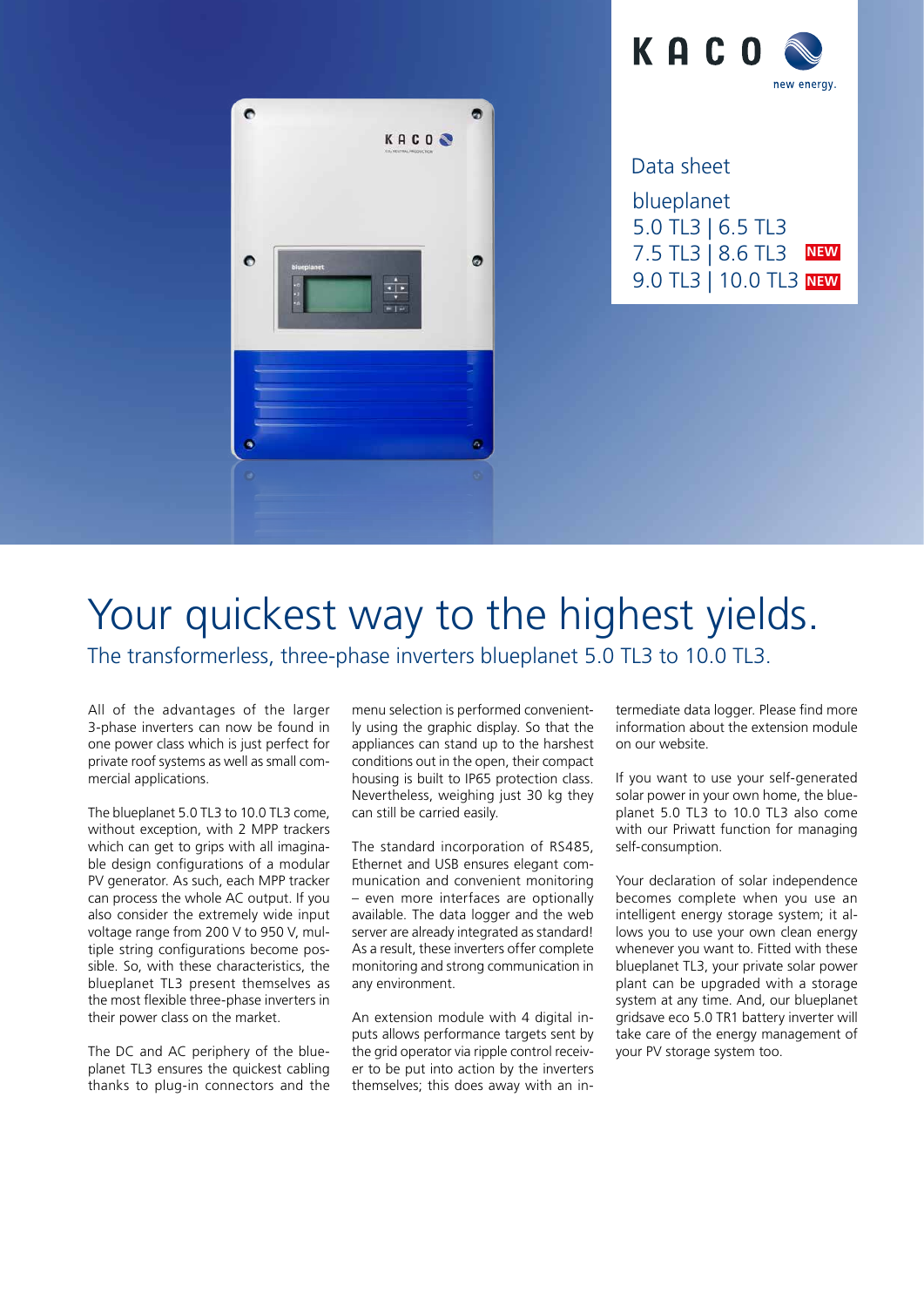# Technical data blueplanet 5.0 TL3 | 6.5 TL3 | 7.5 TL3 | 8.6 TL3 | 9.0 TL3 | 10.0 TL3

| <b>Electrical data</b>           | 5.0 TL3                                                              | 6.5 TL3                                                                                 | 7.5 TL3                                                              |
|----------------------------------|----------------------------------------------------------------------|-----------------------------------------------------------------------------------------|----------------------------------------------------------------------|
| <b>DC</b> input                  |                                                                      |                                                                                         |                                                                      |
| MPP range@Pnom                   | 240 V  800 V                                                         | 310 V  800 V                                                                            | 350 V  800 V                                                         |
| Operating range                  | 200 V - 950 V                                                        | 200 V - 950 V                                                                           | 200 V - 950 V                                                        |
| Min. DC voltage/starting voltage | 200 V / 250 V                                                        | 200 V / 250 V                                                                           | 200 V / 250 V                                                        |
| No-load voltage                  | 1000 V                                                               | 1000 V                                                                                  | 1000 V                                                               |
| Max. input current               | 2x11.0A                                                              | 2x11.0 A                                                                                | $2 \times 11.0$ A                                                    |
| Number of MPP trackers           | 2                                                                    | 2                                                                                       | 2                                                                    |
| Max. power/tracker               | 5.2 kW                                                               | 6.7 kW                                                                                  | 7.7 kW                                                               |
| Number of strings                | 2                                                                    | $\overline{2}$                                                                          | $\overline{2}$                                                       |
| <b>AC output</b>                 |                                                                      |                                                                                         |                                                                      |
| Rated output                     | 5000 VA                                                              | 6500 VA                                                                                 | 7500 VA                                                              |
| Supply voltage                   | acc. to local requirements                                           | acc. to local requirements                                                              | acc. to local requirements                                           |
| Rated current                    | 3x7.25 A                                                             | 3x9.5 A                                                                                 | 3x10.9 A                                                             |
| Rated frequency                  | 50 Hz / 60 Hz                                                        | 50 Hz / 60 Hz                                                                           | 50 Hz / 60 Hz                                                        |
| cos phi                          | 0.30 inductive  0.30 capacitive                                      | 0.30 inductive  0.30 capacitive                                                         | 0.30 inductive  0.30 capacitive                                      |
| Number of grid phases            | 3                                                                    | 3                                                                                       | 3                                                                    |
| <b>General electrical data</b>   |                                                                      |                                                                                         |                                                                      |
| Max. efficiency                  | 98.3%                                                                | 98.3%                                                                                   | 98.3%                                                                |
| Europ. efficiency                | 97.4%                                                                | 97.6%                                                                                   | 97.7%                                                                |
| Night consumption                | 1.5W                                                                 | 1.5W                                                                                    | 1.5W                                                                 |
| Circuitry topology               | transformerless                                                      | transformerless                                                                         | transformerless                                                      |
| <b>Mechanical data</b>           |                                                                      |                                                                                         |                                                                      |
| Display                          | graphical display + LEDs                                             | graphical display + LEDs                                                                | graphical display + LEDs                                             |
| Control units                    | 4-way navigation $+2$ buttons                                        | 4-way navigation $+2$ buttons                                                           | 4-way navigation + 2 buttons                                         |
| Interfaces                       | standard: 2 x Ethernet, USB,<br>RS485, Error relay<br>optional: 4-DI | standard: 2 x Ethernet, USB,<br>RS485, Error relay<br>optional: 4-DI                    | standard: 2 x Ethernet, USB,<br>RS485, Error relay<br>optional: 4-DI |
| Fault signalling relay           | potential-free NOC<br>max. 30 V / 1 A                                | potential-free NOC<br>max. 30 V / 1 A                                                   | potential-free NOC<br>max. 30 V / 1 A                                |
| Connections                      | <b>DC: SUNCLIX</b><br>AC: plug                                       | <b>DC: SUNCLIX</b><br>AC: plug                                                          | <b>DC: SUNCLIX</b><br>AC: plug                                       |
| Ambient temperature              | $-25 °C  +60 °C$ <sup>1)</sup>                                       | $-25 °C  +60 °C$ <sup>1)</sup>                                                          | $-25 °C  +60 °C$ <sup>1)</sup>                                       |
| Cooling                          | temperature-dependent fan                                            | temperature-dependent fan                                                               | temperature-dependent fan                                            |
| Protection class                 | <b>IP65</b>                                                          | <b>IP65</b>                                                                             | <b>IP65</b>                                                          |
| Noise emission                   | $<$ 45 dB(A)                                                         | $<$ 45 dB(A)                                                                            | $<$ 45 dB(A)                                                         |
| DC switch                        | integrated                                                           | integrated                                                                              | integrated                                                           |
| Casing                           | aluminium casting/<br>innovative ASA/PC                              | aluminium casting/<br>innovative ASA/PC                                                 | aluminium casting/<br>innovative ASA/PC                              |
| $H \times W \times D$            | 522 x 363 x 246 mm                                                   | 522 x 363 x 246 mm                                                                      | 522 x 363 x 246 mm                                                   |
| Weight                           | 30 kg                                                                | 30 kg                                                                                   | 30 kg                                                                |
| <b>Certifications</b>            |                                                                      |                                                                                         |                                                                      |
| Safety                           | EN 61000-6-1/-2/-3, IEC 62109-1/-2                                   |                                                                                         |                                                                      |
| Grid compliance                  | 50438, C10/11,  for more see homepage/download area                  | VDE-AR-N 4105, VDE0126-1-1, ÖVE/ÖNORM E 8001, UTE C 15-712-1, G83/2, G59/3, CEI-021, EN |                                                                      |

Conforms to the country-specific standards and regulations according to the country version that has been set. 1) Power derating at high ambient temperatures.

Conforms to the country-specific standards and regulations according to the country version that has been set. 1) Power derating at high ambient temperatures.

| 8.6 TL3 NEW                             | 9.0 TL3                                 | 10.0 TL3 NEW                            |
|-----------------------------------------|-----------------------------------------|-----------------------------------------|
|                                         |                                         |                                         |
| 403 V  800 V                            | 420 V  800 V                            | 470 V  800 V                            |
| 200 V - 950 V                           | 200 V - 950 V                           | 200 V - 950 V                           |
| 200 V / 250 V                           | 200 V / 250 V                           | 200 V / 250 V                           |
| 1000V                                   | 1000V                                   | 1000 V                                  |
| $2 \times 11,0$ A                       | 2 x 11.0 A                              | 2 x 11.0 A                              |
| 2                                       | $\overline{2}$                          | $\overline{2}$                          |
| 8,8 kW                                  | 8.8 kW                                  | 8.8 kW                                  |
| 2                                       | 2                                       | 2                                       |
|                                         |                                         |                                         |
| 8600 VA                                 | 9000 VA                                 | 10000 VA                                |
| 400 V / 230 V (3/N/PE)                  | acc. to local requirements              | acc. to local requirements              |
| 3 x 12,5 A                              | 3 x 13.0 A                              | 3 x 14.5 A                              |
| 50 Hz                                   | 50 Hz / 60 Hz                           | 50 Hz / 60 Hz                           |
| 0.30 inductive  0.30 capacitive         | 0.30 inductive  0.30 capacitive         | 0.30 inductive  0.30 capacitive         |
| 3                                       | 3                                       | 3                                       |
|                                         |                                         |                                         |
| 98.5%                                   | 98.5%                                   | 98.5%                                   |
| 98.1%                                   | 98.1%                                   | 98.3%                                   |
| 1,5 W                                   | 1.5W                                    | 1.5W                                    |
| transformerless                         | transformerless                         | transformerless                         |
|                                         |                                         |                                         |
|                                         | graphical display + LEDs                | graphical display + LEDs                |
| graphical display + LEDs                |                                         |                                         |
| 4-way navigation $+ 2$ buttons          | 4-way navigation $+ 2$ buttons          | 4-way navigation $+2$ buttons           |
| standard: 2 x Ethernet, USB, RS485,     | standard: 2 x Ethernet, USB, RS485,     | standard: 2 x Ethernet, USB, RS485,     |
| Error relay                             | Error relay                             | Error relay                             |
| optional: 4-DI                          | optional: 4-DI                          | optional: 4-DI                          |
| potential-free NOC                      | potential-free NOC                      | potential-free NOC                      |
| max. 30 V / 1 A<br><b>DC: SUNCLIX</b>   | max. 30 V / 1 A                         | max. 30 V / 1 A                         |
| AC: plug                                | DC: SUNCLIX<br>AC: plug                 | DC: SUNCLIX<br>AC: plug                 |
| $-25$ °C $ +60$ °C <sup>1)</sup>        | $-25$ °C $\ldots$ +60 °C <sup>1)</sup>  | -25 °C  +60 °C <sup>1)</sup>            |
| temperature-dependent fan               | temperature-dependent fan               | temperature-dependent fan               |
| IP65                                    | <b>IP65</b>                             | IP65                                    |
| $<$ 45 dB(A)                            | $<$ 45 dB(A)                            | $<$ 45 dB(A)                            |
| integrated                              | integrated                              | integrated                              |
| aluminium casting/<br>innovative ASA/PC | aluminium casting/<br>innovative ASA/PC | aluminium casting/<br>innovative ASA/PC |
| 522 x 363 x 246 mm                      | 522 x 363 x 246 mm                      | 522 x 363 x 246 mm                      |

VDE-AR-N 4105, VDE0126-1-1, ÖVE/ÖNORM E 8001, UTE C 15-712-1, G83/2, G59/3,

CEI-021, EN 50438, C10/11, ... for more see homepage / download area